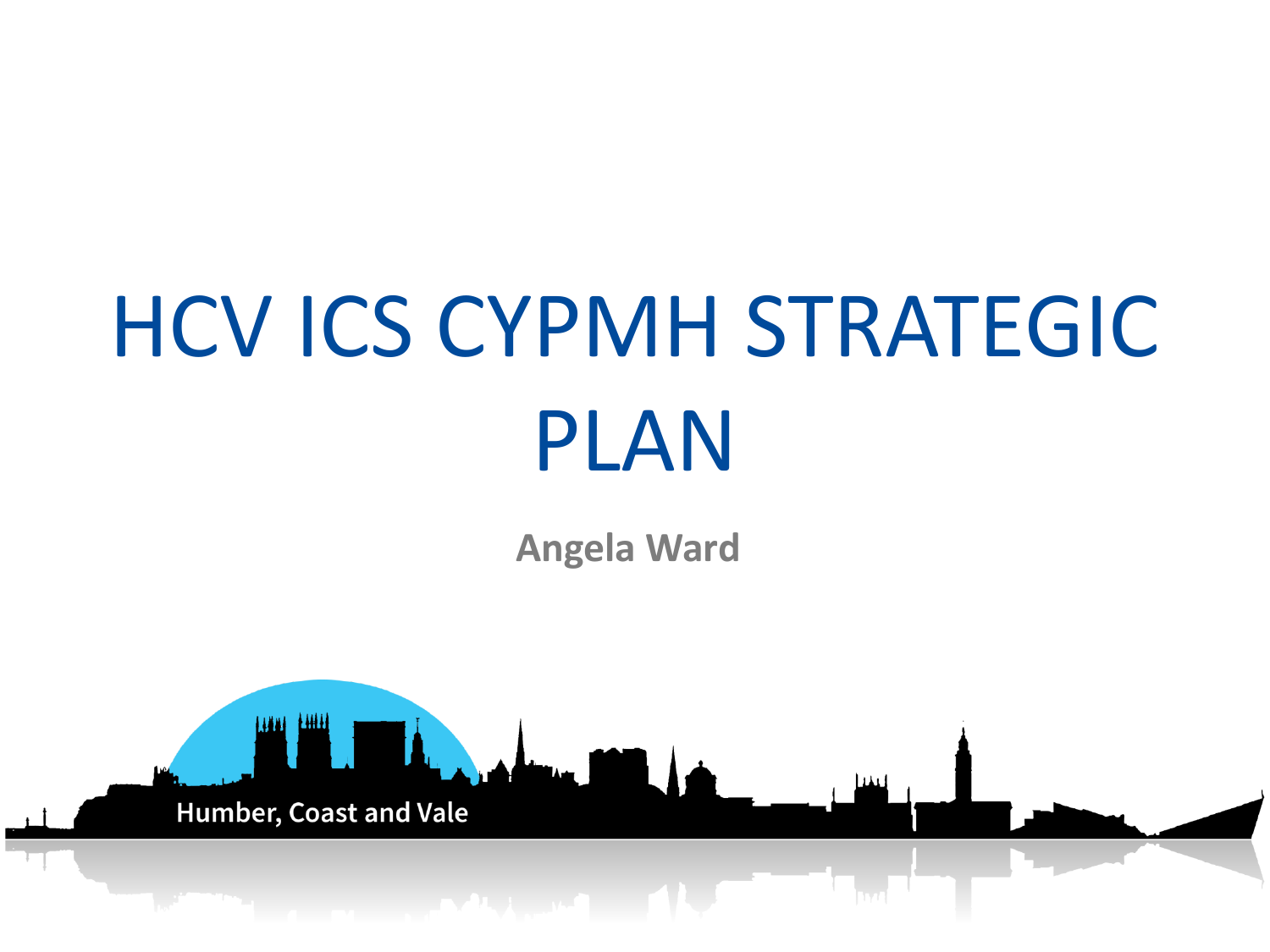### HCV information

| <b>CCG</b>                                                    |                 | 0-16 population              |                   | 17-18 population                 |                   | <b>Total</b>      |         |                  |
|---------------------------------------------------------------|-----------------|------------------------------|-------------------|----------------------------------|-------------------|-------------------|---------|------------------|
| <b>East Riding of Yorkshire</b>                               |                 |                              | 55,411            |                                  | 6,845             |                   | 62,256  |                  |
| Hull                                                          |                 |                              | 54,396            |                                  | 5,294             |                   | 59,690  |                  |
| <b>North Lincolnshire</b>                                     |                 |                              | 33,776            |                                  | 3,815             |                   | 37,591  |                  |
| <b>North East Lincolnshire</b>                                |                 |                              | 32,808            |                                  | 3,443             |                   | 36,251  |                  |
| <b>North Yorkshire</b>                                        |                 |                              | 76,443            |                                  | 9,757             |                   | 86,200  |                  |
| Vale of York                                                  |                 |                              | 62,770            |                                  | 7,866             |                   | 70,636  |                  |
| <b>Total Humber, Coast and Vale</b>                           |                 |                              | 315,604           |                                  | 37,020            |                   | 352,624 |                  |
|                                                               | <b>Hull</b>     | <b>East</b><br><b>Riding</b> |                   | <b>North</b><br><b>Yorkshire</b> | <b>York</b>       | <b>N</b> Lincs    |         | <b>NE Lincs</b>  |
| <b>Deprivation %</b><br>dependent<br>children (0-15<br>years) | 38%             |                              | 9.4%              | 9.7%                             | 9.3%              | 19.4%             |         | 27.4%            |
| <b>Rank</b>                                                   | 4 <sup>th</sup> |                              | 126 <sup>th</sup> | 125 <sup>th</sup>                | 140 <sup>th</sup> | 129 <sup>th</sup> |         | 32 <sup>nd</sup> |

豐豐

 $\frac{1}{2}$ 

 $\frac{1}{2}$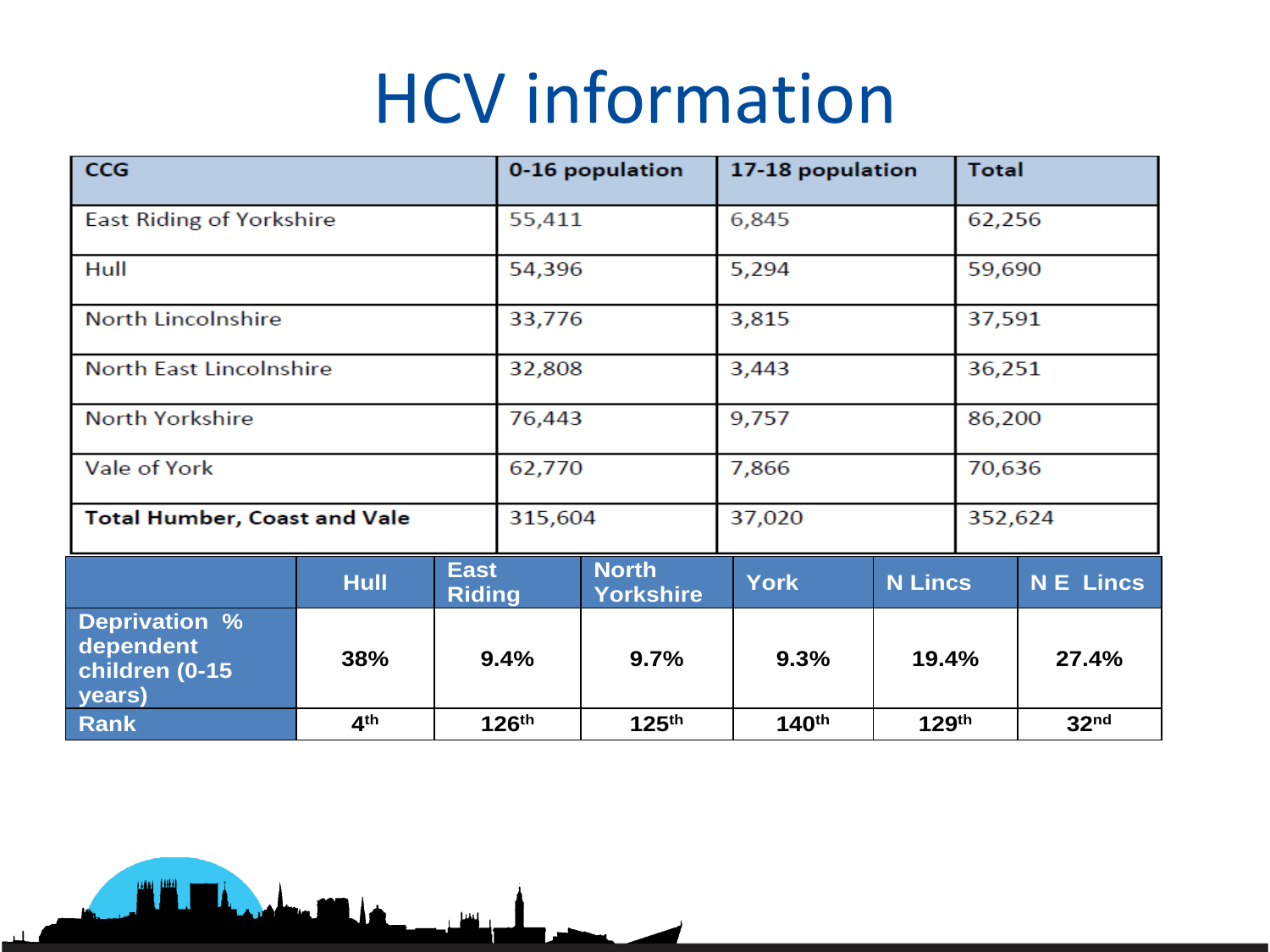### HCV geography

- Diverse geographical patch
- Large rural areas with poor transport links & and poor access to services
- Densely populated cities & market towns
- Very variable demography i.e. high numbers of LAC in Hull, high levels of complex ED in East riding.

### In North East and Yorkshire:

- Hull has highest prevalence of any mental health disorder age 5-16 compared to York which has one of the lowest
- NEL one of the highest %age of pupils identified as having a learning disability
- York one of the highest %age of CYP admitted to CAMHS low/medium secure units or PICU's
- NY has highest 5 of CYP who joining the trouble families programme compared to York who had the lowest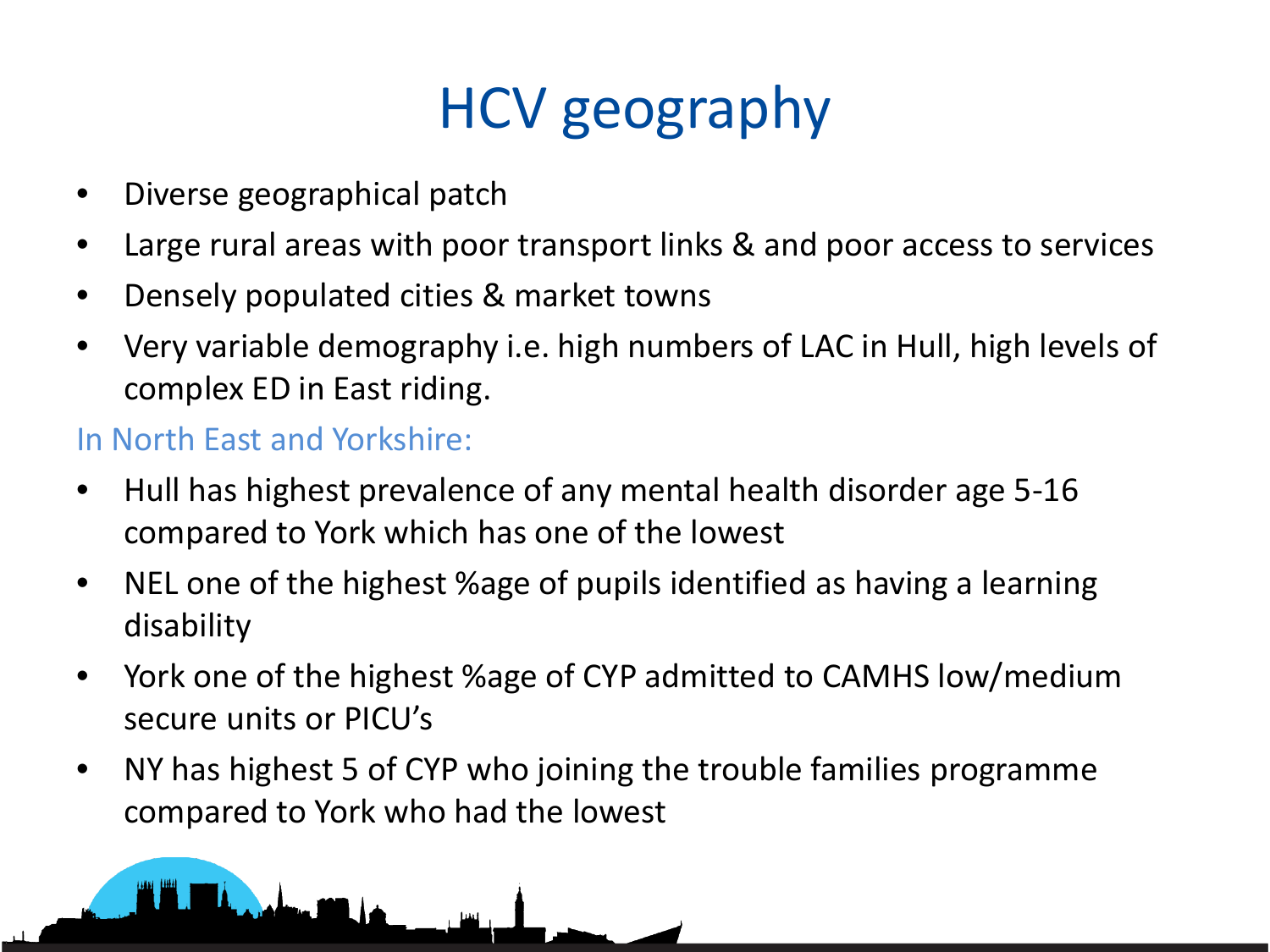### Lead Providers

| Provider                                    | <b>In-Patient CAMHS</b> | <b>Community CAMHS</b>  |  |
|---------------------------------------------|-------------------------|-------------------------|--|
| Leeds and York Partnership<br>NHS           | Mill Lodge, York        |                         |  |
| <b>Foundation Trust</b>                     |                         |                         |  |
| Humber Teaching NHS Foundation Trust        | Inspire, Hull           | Hull                    |  |
|                                             |                         | <b>East Riding</b>      |  |
| Tees, Esk and Wear Valleys NHS Trust        |                         | North Yorkshire         |  |
|                                             |                         | Vale of York            |  |
| <b>Rotherham Doncaster and South Humber</b> |                         | North Lincolnshire      |  |
| NHS FT                                      |                         |                         |  |
| Lincolnshire<br>Partnership<br>Foundation   |                         | North East Lincolnshire |  |
| <b>Trust</b>                                |                         |                         |  |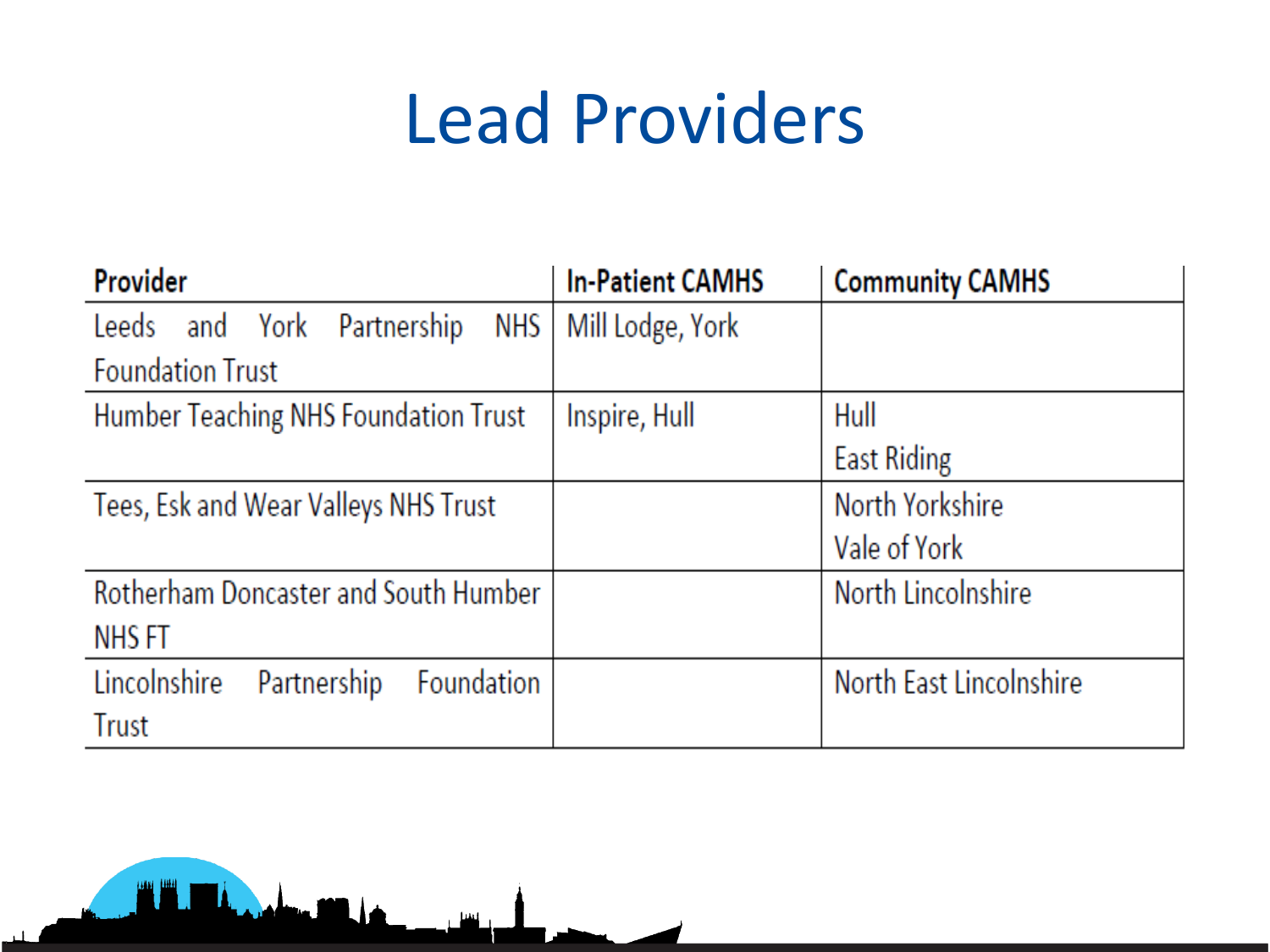### Achievements

- Provider collaborative went live on 1<sup>st</sup> Oct 21
- Successful EOI to implement the Keyworker service as an early adopter site
- Collaborative approach to funding Kooth
- MHST waves 1-4 5 operational teams
- MHST team non-competitive approach to site selection(wave 5-10 additional 11)
- Health and Justice Integrated Framework successful EOI
- Strong relationships with VCS to service delivery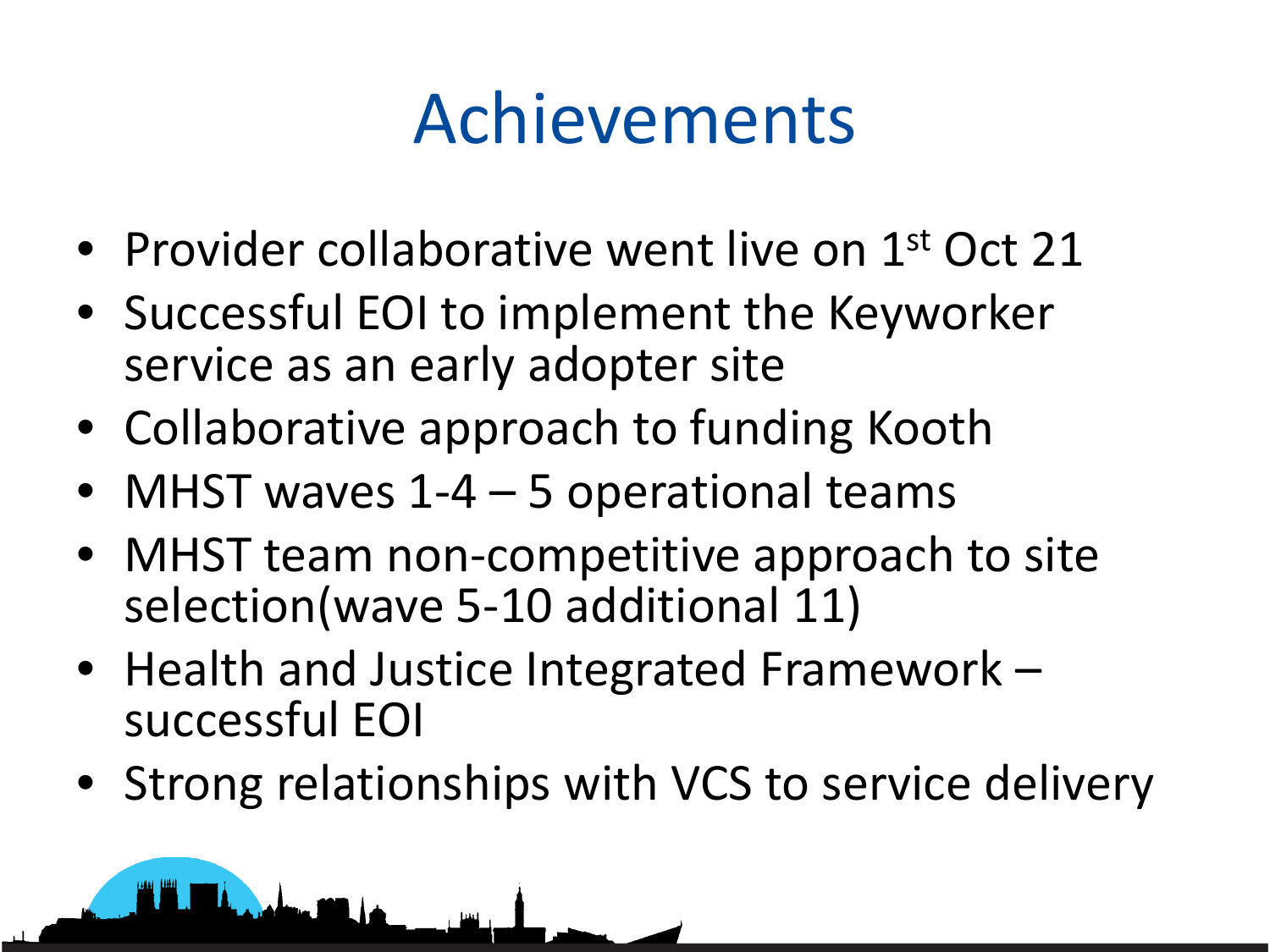## Keyworker service

- HCV ICS wide service
- Strong partnership approach to EOI development
- Strategic lead in post
- First keyworkers commence in post late Oct
- Innovative model implementing AMBIT
- Hub and spoke model
- Working hand in hand with TCP and DSR leads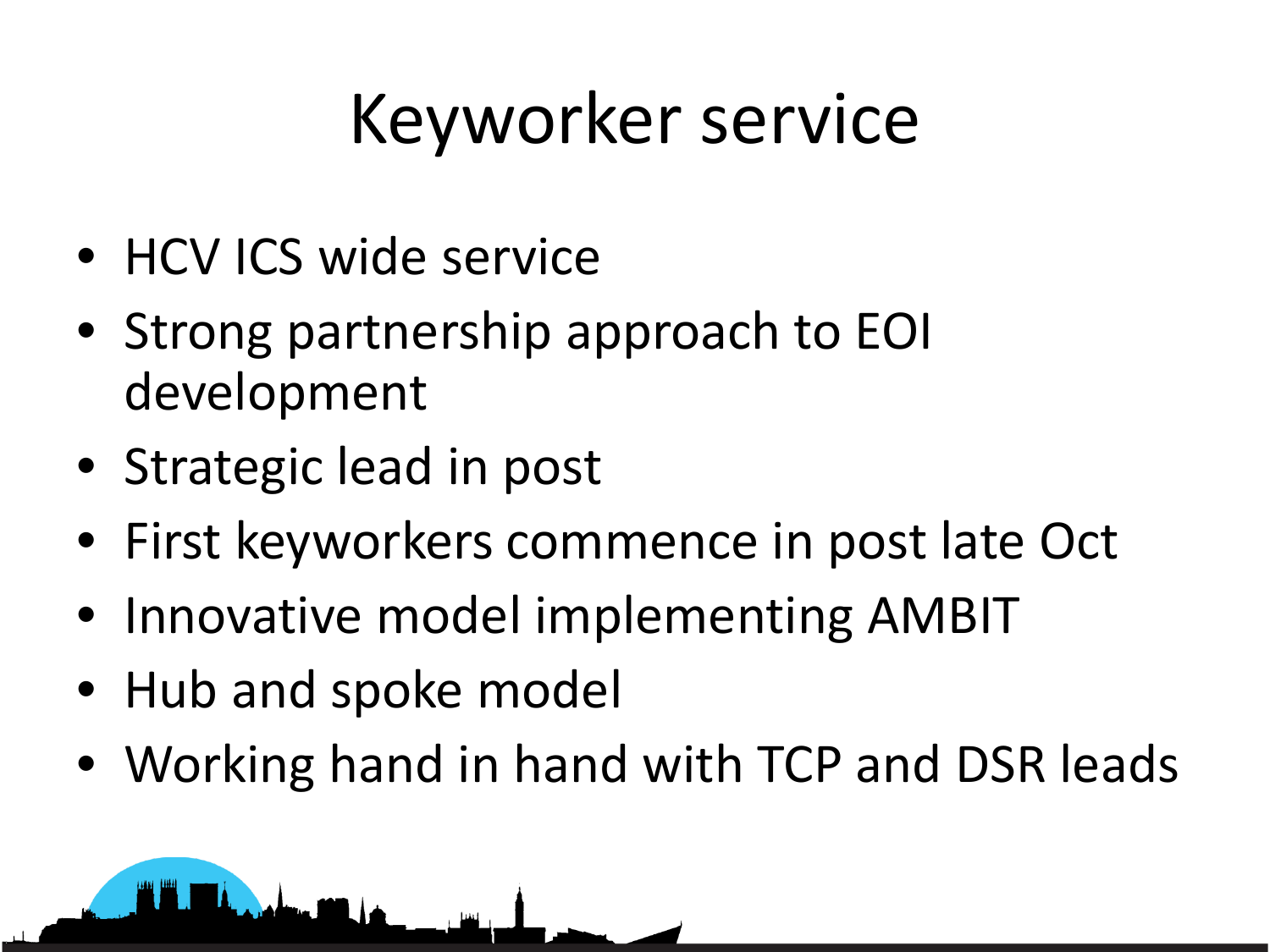### Health & Justice integrated framework EOI

- $\checkmark$  Collaboration of partners across our 6 places
- $\checkmark$  Funding will enable us to invest in additional support for the most vulnerable CYP who have complex needs, high risk & high harm behaviours
- $\checkmark$  Build trauma-informed culture and a formulation-driven, whole system approach to providing integrated support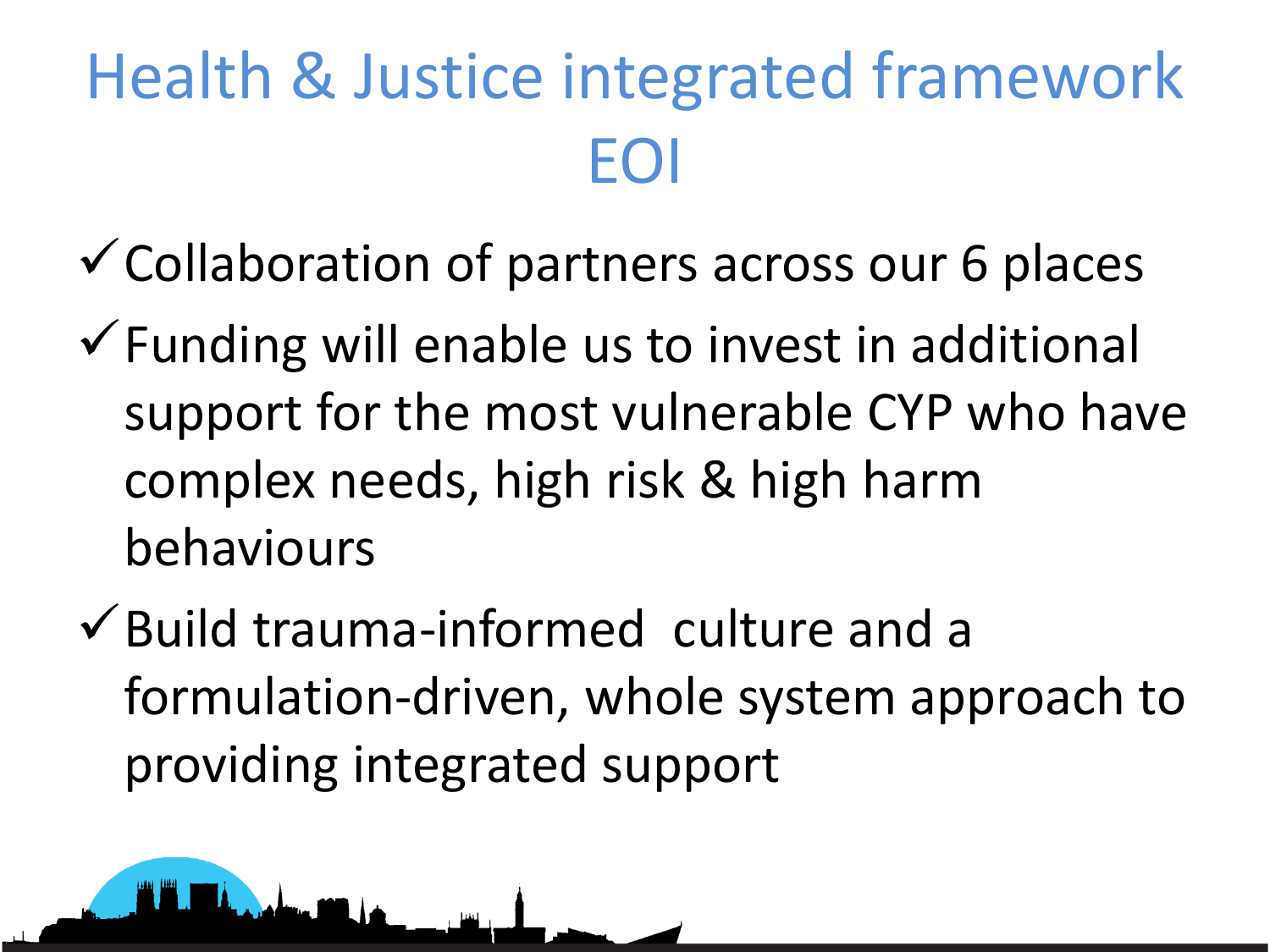### 'HCV Youth & Justice Integrated Partnership (HCV YJIP)'



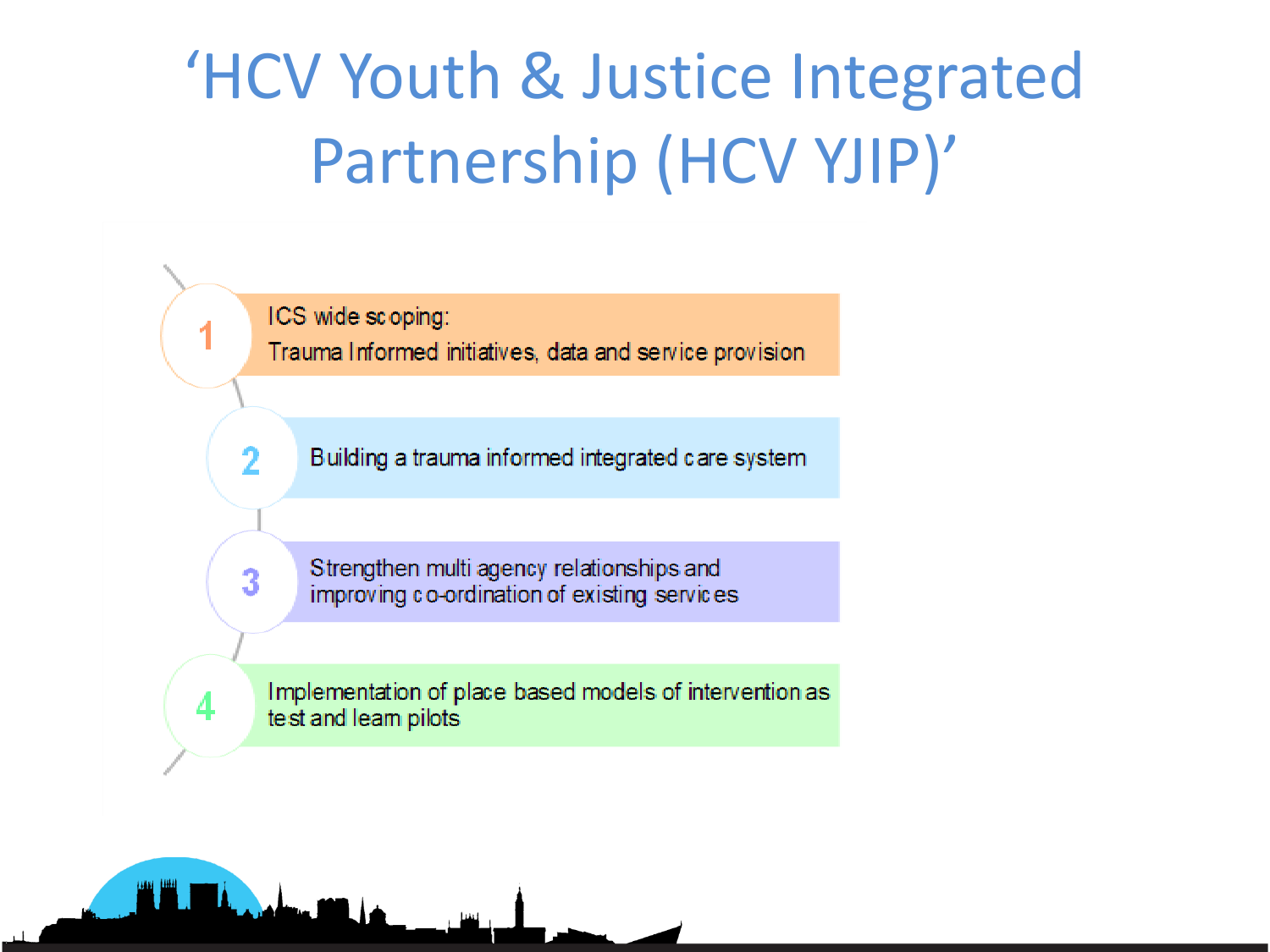### strengths/good practise examples:

#### North Yorkshire:

- Steering group established to progress an integrated approach to Social Emotional & Mental Health (SEMH).
- $\checkmark$  NYCCG & NYCC to jointly commission an early intervention service

#### York:

- Educational Psychology Service has been running a weekly Helpline for parents/carers to support learning and wellbeing since May 2020
- $\checkmark$  Systemic PBS approach for high risk children on DSR

#### East Riding of Yorkshire:

- 'No Harm Done' theatre based educational plays delivered in a number of secondary schools to Years 8 & 9 pupils, teachers and school nurses increasing awareness of the implications of self-harm and the signs of suicidal intentions.
- $\checkmark$  Since April 2021 an identified Specialist Nurse has provided virtual support to East Yorkshire Safeguarding and Partnership Hub to support the team in referrals that have mental health or emotional health needs. This has been positively received and supports joint working.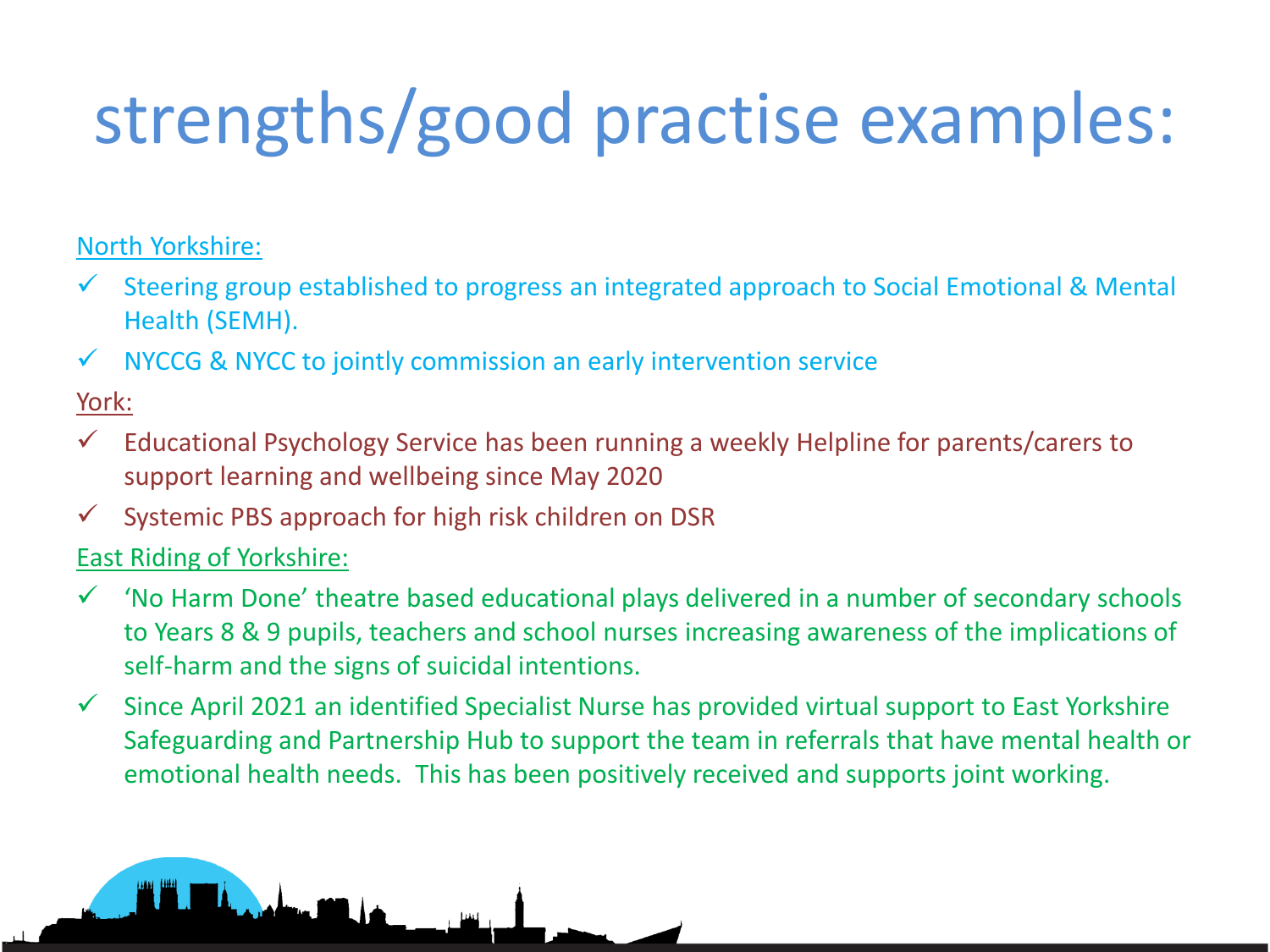#### Hull:

- $\triangleright$  website www.howareyoufeeling.org.uk is co-produced with young people, families and professionals. The site provides a range of self-care information as well as how to access a range of mental health and other services across the city as well as some key national ones identified by Young People e.g. Young Minds.
- $\triangleright$  The whole school approach/HeadStart Hull Mark of Excellence was recognised as national best practice by the Anna Freud Centre for Children's Mental Health, The National Children's Bureau, and the Council for Disabled Children.

#### North East Lincs:

- $\triangleright$  YP are not rejected without direct intervention and signposting. This has been very successful, there has been a significant reduction in complaints, good feedback and improved outcomes for families – single assessments are provided for all CYP referred in to community team
- $\triangleright$  Digital interventions have been a great success, their effectiveness at delivering interventions has been successfully evaluated and their use will add to the resources available moving forward.

#### North Lincs:

ه الکسی

- $\triangleright$  Good practises of joint working to support enhanced community care packages to reduce Tier IV admissions
- $\triangleright$  The CAMHS whole system service in NL is modelled on Thrive. The service is operated on the quadrants 'Getting Advice, Getting Help, Getting more help and Risk'.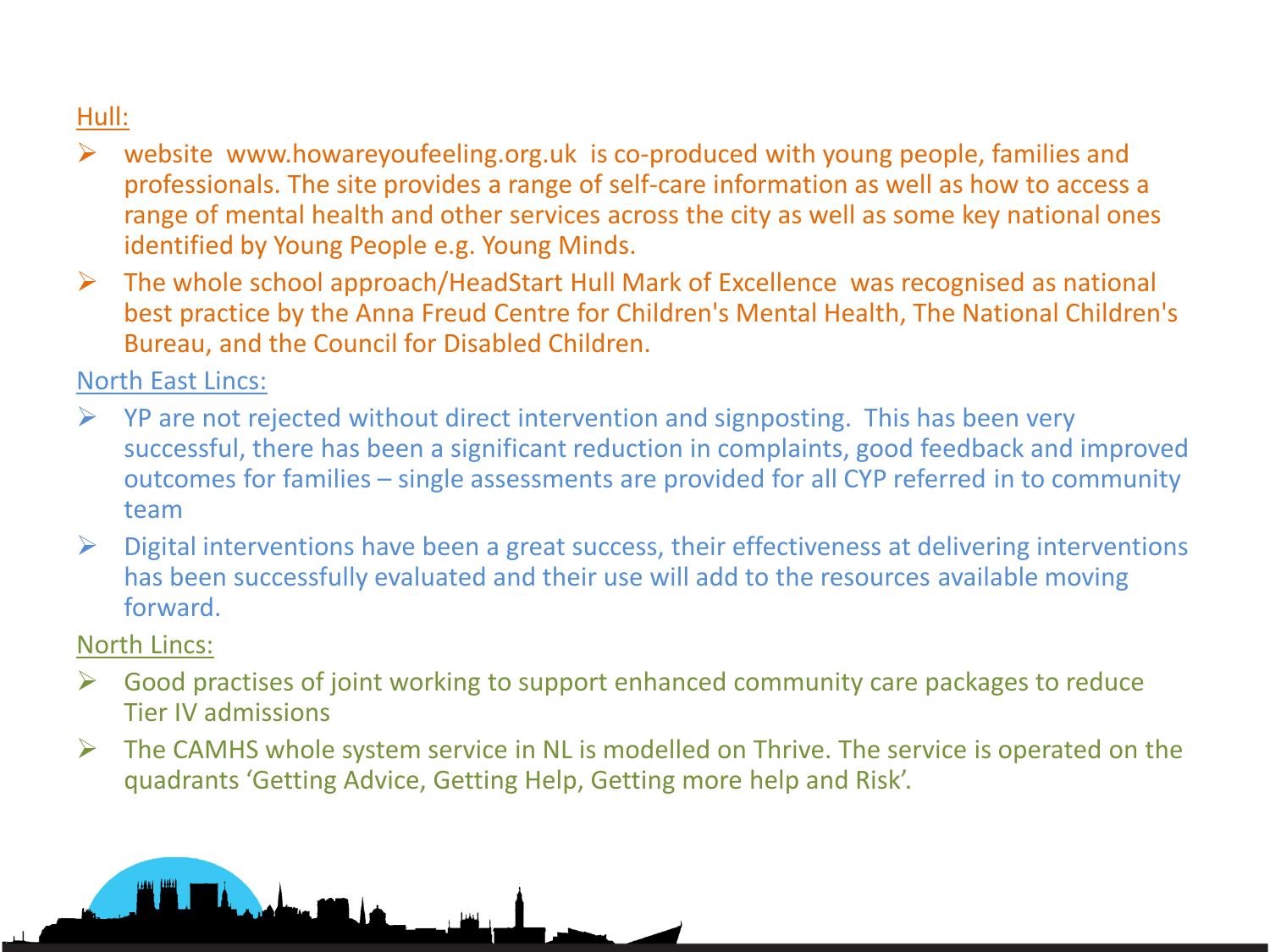### Shared key challenges

- Unprecedented increased pressure
- $\triangleright$  Increase in acuity and complexity
- $\triangleright$  Increase in referrals community CAMHS and ED
- $\triangleright$  High number of referrals coming to CAMHS SPA that are more suited for other services
- $\triangleright$  Changes in presenting needs: increase in CYP not attending school due to anxiety, increase in CYP with ACES/trauma
- $\triangleright$  Staff sickness
- $\triangleright$  Recruitment, vacancies and significant staff movement
- $\triangleright$  Eating disorder pressures

ma **100** l de

 $\triangleright$  Funding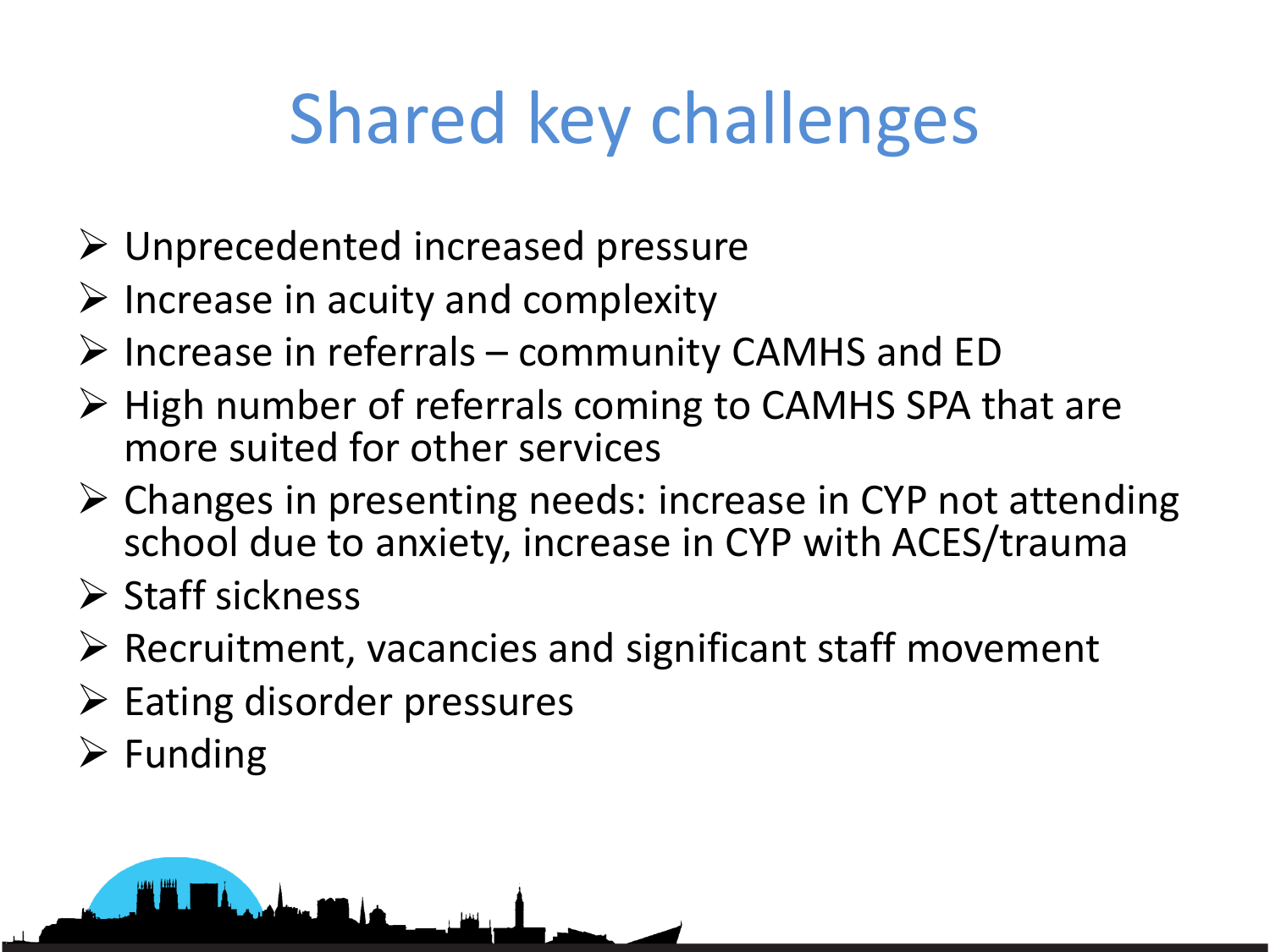### **Opportunities**

### • Provider Collaborative:

- *Develop whole pathways and in reach/outreach*
- *Remove boundaries that separate services*
- *Transition – thinking about whole life approach to pathways*
- *Closer working relationships with Case Managers*
- Work with PCN's to develop primary care offer
- Greater integration of the front door with LA and VCS
- Comprehensive joined up 24/7 helpline and online support
- Training programme at ICS level
- Development of regional specialisms i.e. sensory processing
- Digital interventions
- Health inequalities